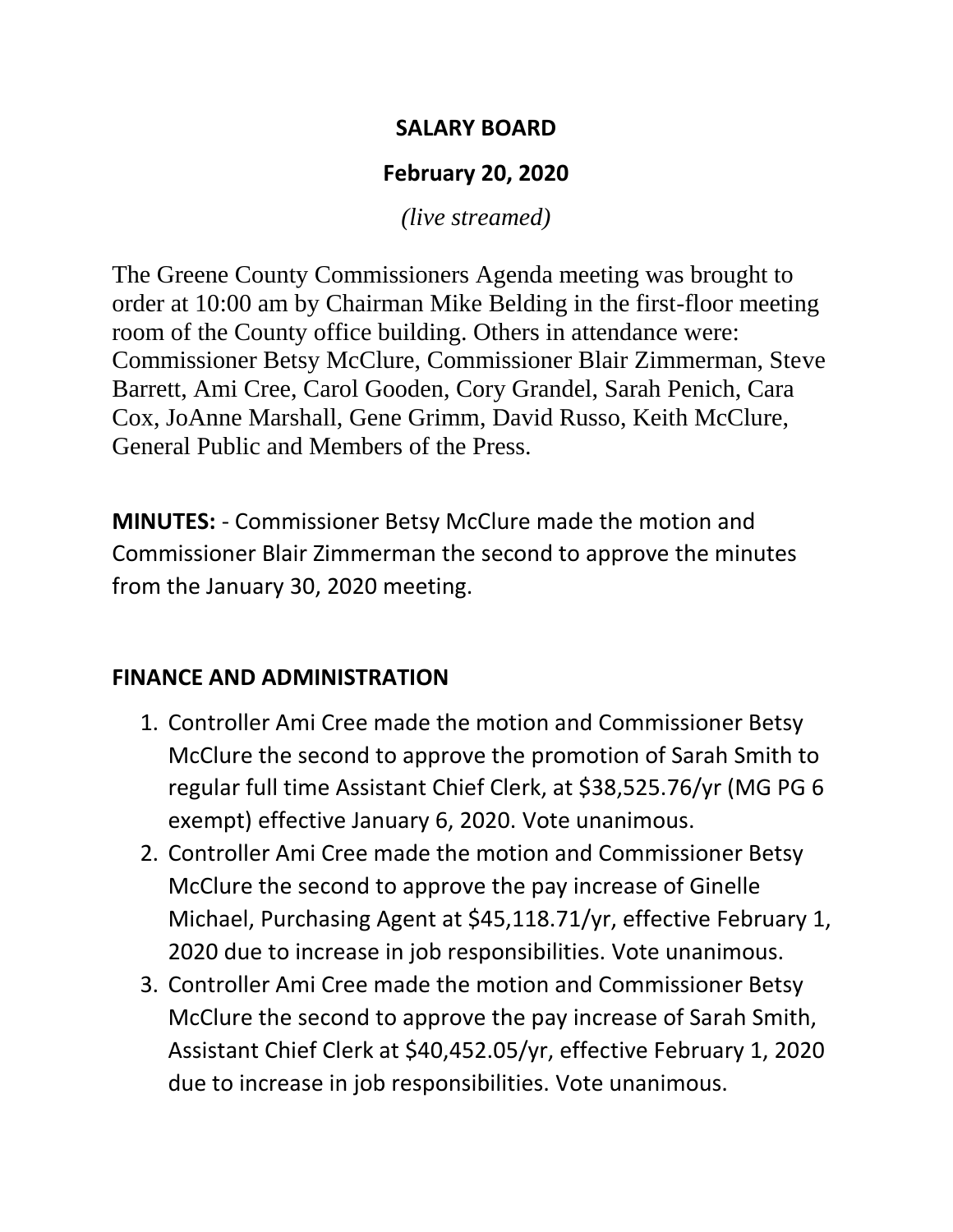### **CDBG**

1. Commissioner Betsy McClure made the motion and Commissioner Blair Zimmerman the second to approve the hiring of Kayla Reyes as regular full time CDBG/HOME Associate, at \$16.02/hr effective February 18, 2020. Vote unanimous.

### **CLERK OF COURTS**

1. Commissioner Betsy McClure made the motion and Controller Ami Cree the second to accept the resignation of Candice Buchanan, First Deputy II Orphans Court, effective January 28, 2020. Vote unanimous.

### **COMMUNITY SERVICE**

1. Controller Ami Cree made the motion and Commissioner Betsy McClure made the second to approve the promotion of Mark Zeiler to regular full time Director of Community Service at \$34,800/yr (MG PG 6 exempt) effective February 24, 2020. Vote unanimous.

### **COURTS**

1. Commissioner Betsy McClure made the motion and Commissioner Blair Zimmerman made the second to approve the transfer of David Baily to casual Tip Staff, at \$9.65/hr with a guarantee of 7 hours per shift effective January 17, 2020. Vote unanimous.

# **CYS**

1. Commissioner Betsy McClure made the motion and Commissioner Blair Zimmerman the second to approve the hiring of Michael Bodis as regular full time County Caseworker I, at \$18.80/hr (UMWA HS/CYS) effective February 3, 2020. Vote unanimous.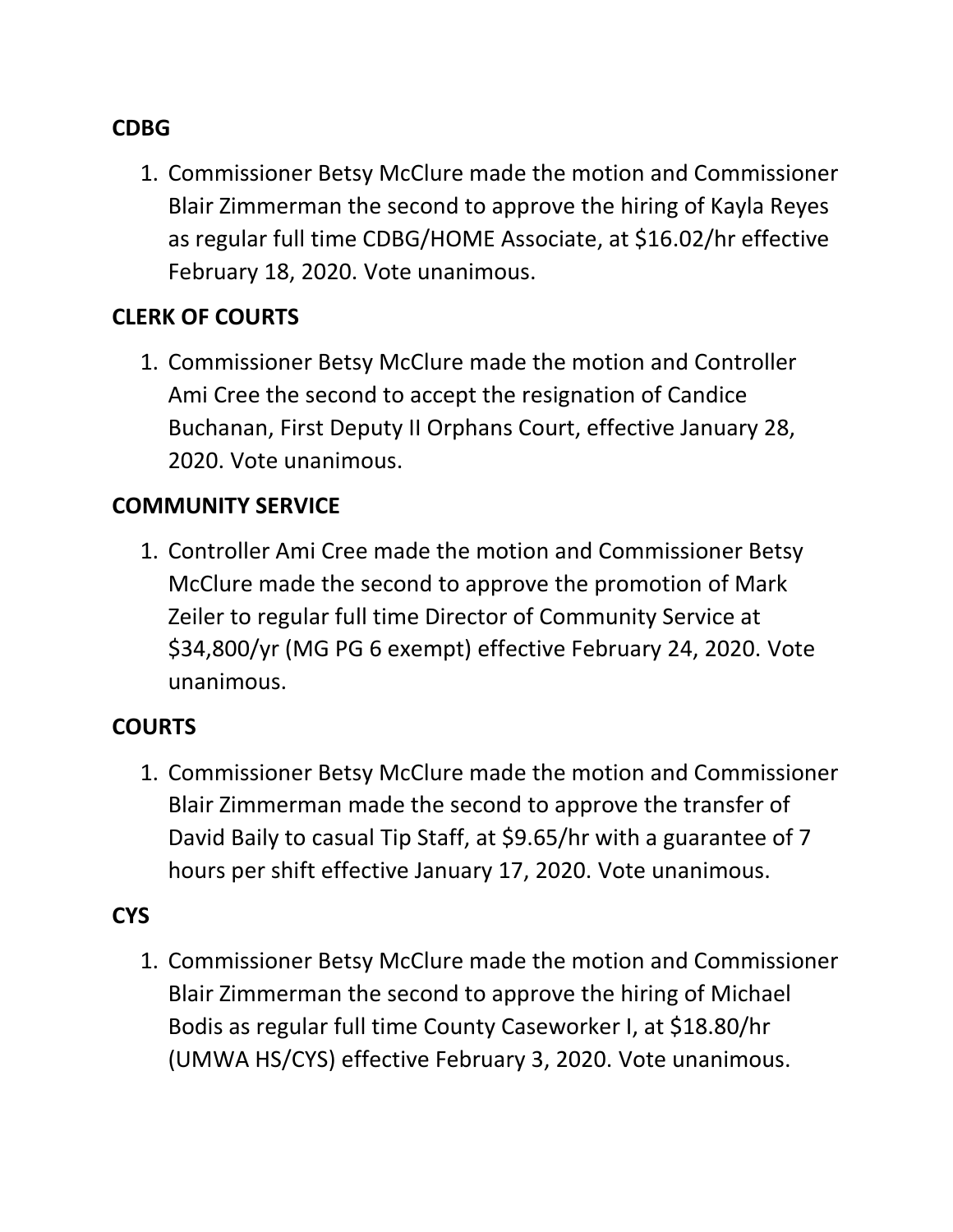- 2. Commissioner Betsy McClure made the motion and Controller Ami Cree the second to accept the resignation of Emily Houser, County Caseworker I, effective January 31, 2020. Vote unanimous.
- 3. Commissioner Betsy McClure made the motion and Commissioner Blair Zimmerman the second to approve the hiring of Mia Celento as regular full time Caseworker I, at \$18.80/hr (UMWA HS/CYS) effective March 2, 2020. Vote unanimous.
- 4. Commissioner Betsy McClure made the motion and Controller Ami Cree the second to approve the promotion of Gerard Schuster to regular full time Casework Supervisor, at \$23.00/hr (MG PG 9) effective February 24, 2020. Vote unanimous.

# **DISTRICT ATTORNEY**

- 1. Controller Ami Cree made the motion and Commissioner Betsy McClure the second to approve the transfer of Luke Kiger to casual Detective, at \$19.60/hr effective February 1, 2020. Vote unanimous.
- 2. District Attorney David Russo made the motion and Commissioner Betsy McClure the second to approve the hiring of McKenna Benke as regular full time Legal Secretary I, at \$13.77/hr (SEIU PG 8) effective February 12, 2020. Vote unanimous.

# **HUMAN SERVICES**

- 1. Commissioner Betsy McClure made the motion and Controller Ami Cree the second to approve the transfer of John Fox to regular full time Drug & Alcohol Director at \$53,292.84/yr (MG PG 11 exempt) effective February 24, 2020. Vote unanimous.
- 2. Controller Ami Cree made the motion and Commissioner Betsy McClure the second to approve the reclassification of Victoria Stewart to regular full time Caseworker II, at \$21.24/hr effective January 2, 2020. Vote unanimous.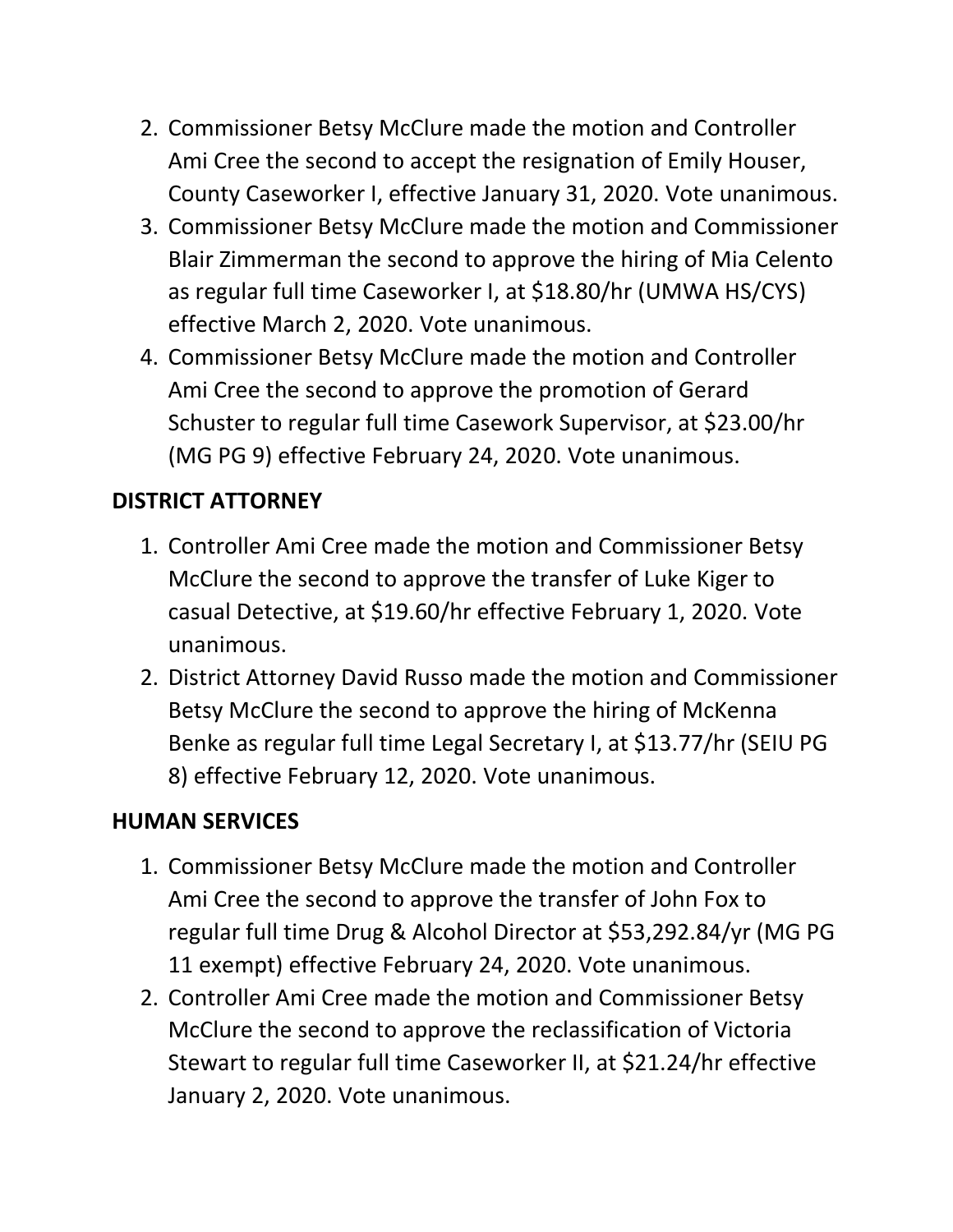#### **HUMAN RESOURCES**

1. Commissioner Betsy McClure made the motion and Commissioner Blair Zimmerman the second to approve the promotion of Cara Cox to regular full time Human Resources Director, at \$48,217.64 (MG PG 11 exempt) effective February 1, 2020. Vote unanimous.

### **JAIL**

- 1. Controller Ami Cree made the motion and Commissioner Betsy McClure the second to approve the reclassification of Pierce Wissler to casual Corrections Officer, at \$12.77/hr effective January 22, 2020. Vote unanimous.
- 2. Controller Ami Cree made the motion and Commissioner Betsy McClure the second to approve the transfer of Shad Hixenbaugh to regular part time Corrections Officer at \$14.77/hr (SEIU Prison) effective January 30, 2020. Vote unanimous.
- 3. Commissioner Betsy McClure made the motion and Controller Ami Cree the second to approve the termination of Austin Wingo, regular full time Corrections Officer, effective February 7, 2020. Vote unanimous.
- 4. Controller Ami Cree made the motion and Commissioner Betsy McClure the second to approve the end of temporary pay increase for William Strope and transfer back to Corrections Officer 2 pay rate of \$22.23/hr effective February 2, 2020. Vote unanimous.
- 5. Commissioner Betsy McClure made the motion and Commissioner Blair Zimmerman the second to approve the promotion of Carl Wright to regular full time Corrections Officer at \$16.52/hr (SEIU Prison) effective January 26, 2020. Vote unanimous.
- 6. Controller Ami Cree made the motion and Commissioner Betsy McClure the second to accept the resignation of Nathan Traux,